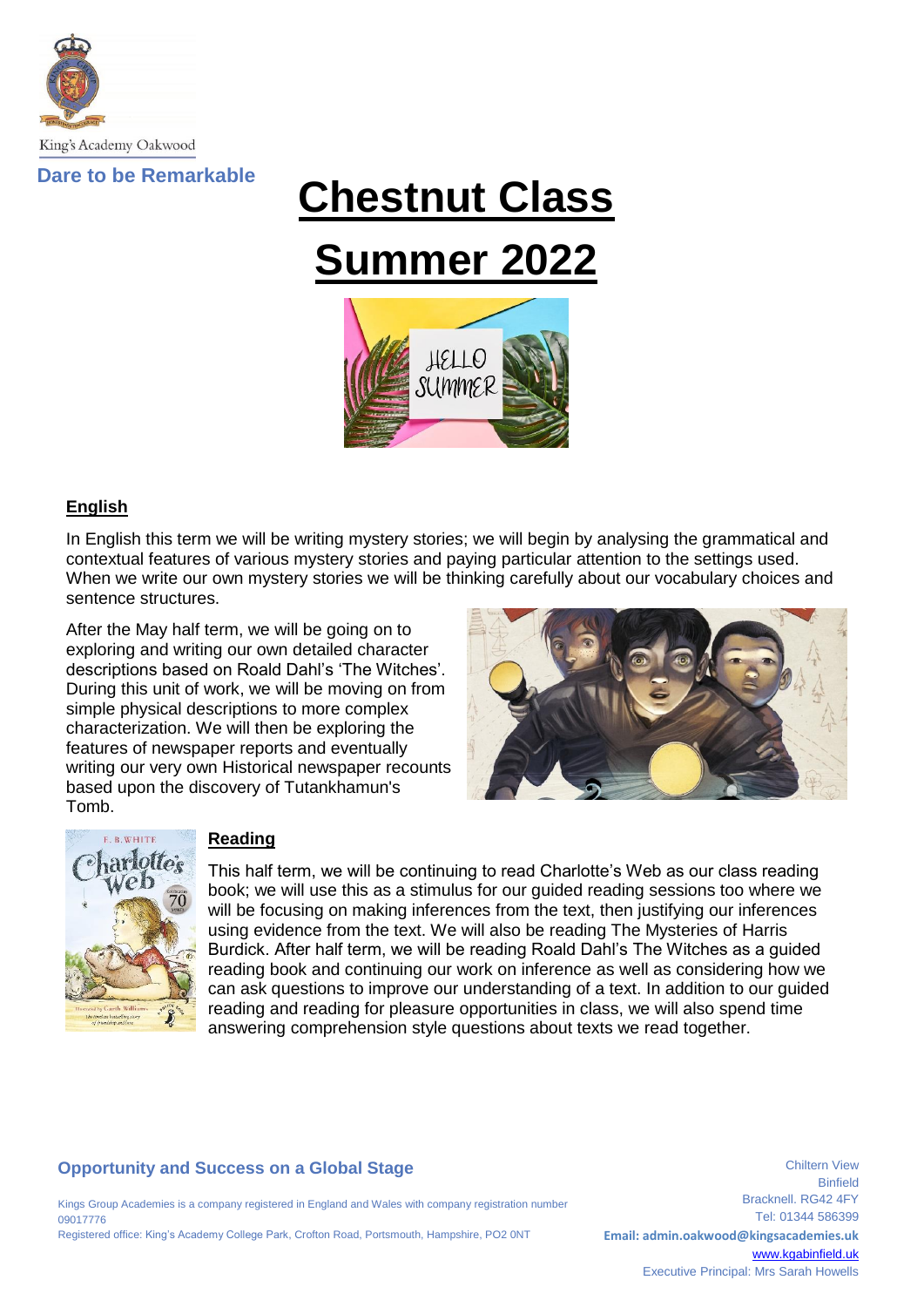## **Reading at Home**

Children will continue to bring home a book from the Reading Scheme as well as a weekly library book. Please ensure you write in your child's reading record when they read at home.

#### **Maths**

In Maths, we will start the term by learning about Fractions. We will begin by recapping finding halves, thirds and quarters then we will move on to exploring unit and non-unit fractions and counting in fractions. Then, we will be learning about tenths and introducing the concept of tenths as decimals. We will also be



finding fractions of amounts as well as exploring equivalent fractions and using our knowledge of equivalent fractions to compare and order fractions with different denominators. We will then be adding and subtracting fractions with the same denominator.

We will then move on to time whereby we will be learning to tell the time to the nearest 5 minutes using an analogue clock and also how to read a 24-hour clock. Following on from this, we will be calculating durations between given times.

Our next area of learning in Maths will be shape and geometry. We will learn to compare and recognise acute angles, obtuse angles and right angles as well as identify lines as horizontal, vertical, parallel and perpendicular. We will also be learning to recognise and describe the properties of various 2D and 3D shapes.

We will then move on to Mass and Capacity. During this unit of work, we will be measuring in grams and kilograms as well as litres and millilitres then comparing, adding and subtracting different weights and capacities.



#### **Science**

In Science this term, our topic is plants. We will be learning about the different functions of the parts of a flowering plant as well as what plants need to survive. We will also be investigating how water travels around a plant and finding out about the part that flowers play in the life cycle of flowering plants, including pollination, seed formation and seed dispersal.

After half term, we will be learning about light in science. We will explore how light can be reflected off different surfaces such as mirrors as well as investigating the way shadows are formed when light is blocked by an opaque object. We will be thinking about how the position and relative distance of light affects the size of a shadow and children will have the opportunity to conduct their own shadow investigations.

#### **Opportunity and Success on a Global Stage**

Kings Group Academies is a company registered in England and Wales with company registration number 09017776 Registered office: King's Academy College Park, Crofton Road, Portsmouth, Hampshire, PO2 0NT

Binfield Bracknell. RG42 4FY Tel: 01344 586399 **Email: admin.oakwood@kingsacademies.uk** [www.kgabinfield.uk](http://www.kgabinfield.uk/) Executive Principal: Mrs Sarah Howells

Chiltern View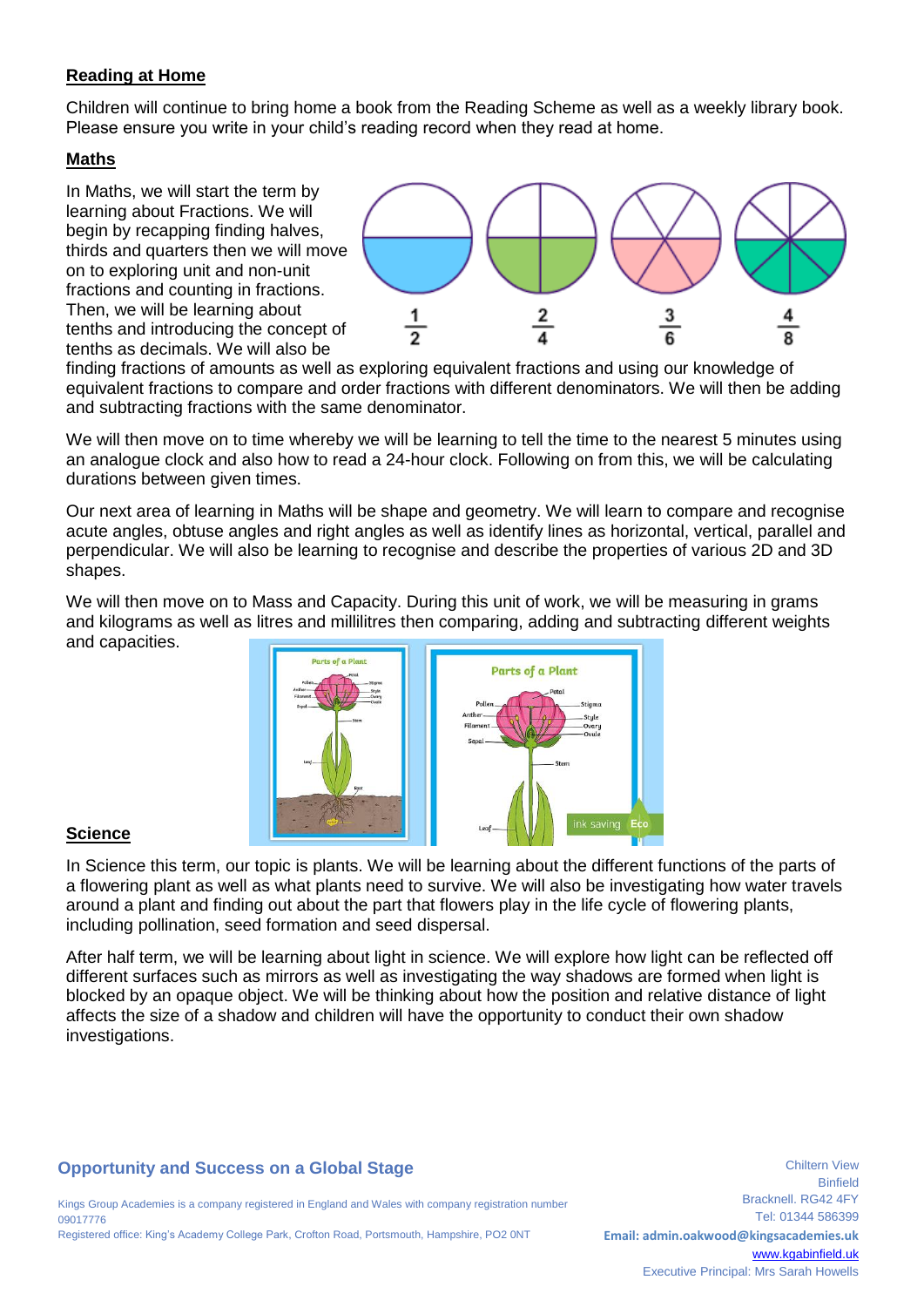# **Humanities**

This term, our Geography topic is Maps and our local area. During this topic we will be exploring the differences between OS Maps and Atlases and considering the different uses of different scale maps. We will explore the symbols found on OS maps and the importance of having a key on a map. We will be using maps to explore features of our local area as well as creating our own sketch maps. We also hope to conduct our own fieldwork within the local area.

After the May half term, we will be learning about the Ancient Egyptians in history. We will be exploring the chronology of Ancient Egypt and comparing life in Britain and Ancient Egypt during the same time period. We will be exploring what life



was like for different individuals living in Egyptian society. We will be making inferences about life in Ancient Egypt by studying Ancient Egyptian artefacts and also learning about Tutankhamun, why his importance and the discoveries made by Howard Carter. Finally, we will also be finding out about the process of mummification and why it mattered to the Ancient Egyptians.

# **Religious Education**

This half term, we will be learning about Christianity. We will be learning about bible stories when miracles happen. We will be questioning whether Jesus really did perform these miracles or whether we believe there is another explanation.



After May half term, we will be returning to our learning about Hinduism. We will be learning about what a pilgrimage is before considering the significance of the River Ganges to both Hindus and non-Hindus. We will be considering whether visiting the River Ganges would be a special experience for a non-Hindu.

#### **Design Technology**

After half term, when learning about Ancient Egyptians, we will be completing a DT project based upon Ancient Egyptian shadufs. These were hand-operated devices used for lifting water. Children will investigate what a shaduf is and its purpose before designing and building their own version.

#### **Opportunity and Success on a Global Stage**

Kings Group Academies is a company registered in England and Wales with company registration number 09017776 Registered office: King's Academy College Park, Crofton Road, Portsmouth, Hampshire, PO2 0NT

Binfield Bracknell. RG42 4FY Tel: 01344 586399 **Email: admin.oakwood@kingsacademies.uk** [www.kgabinfield.uk](http://www.kgabinfield.uk/) Executive Principal: Mrs Sarah Howells

Chiltern View